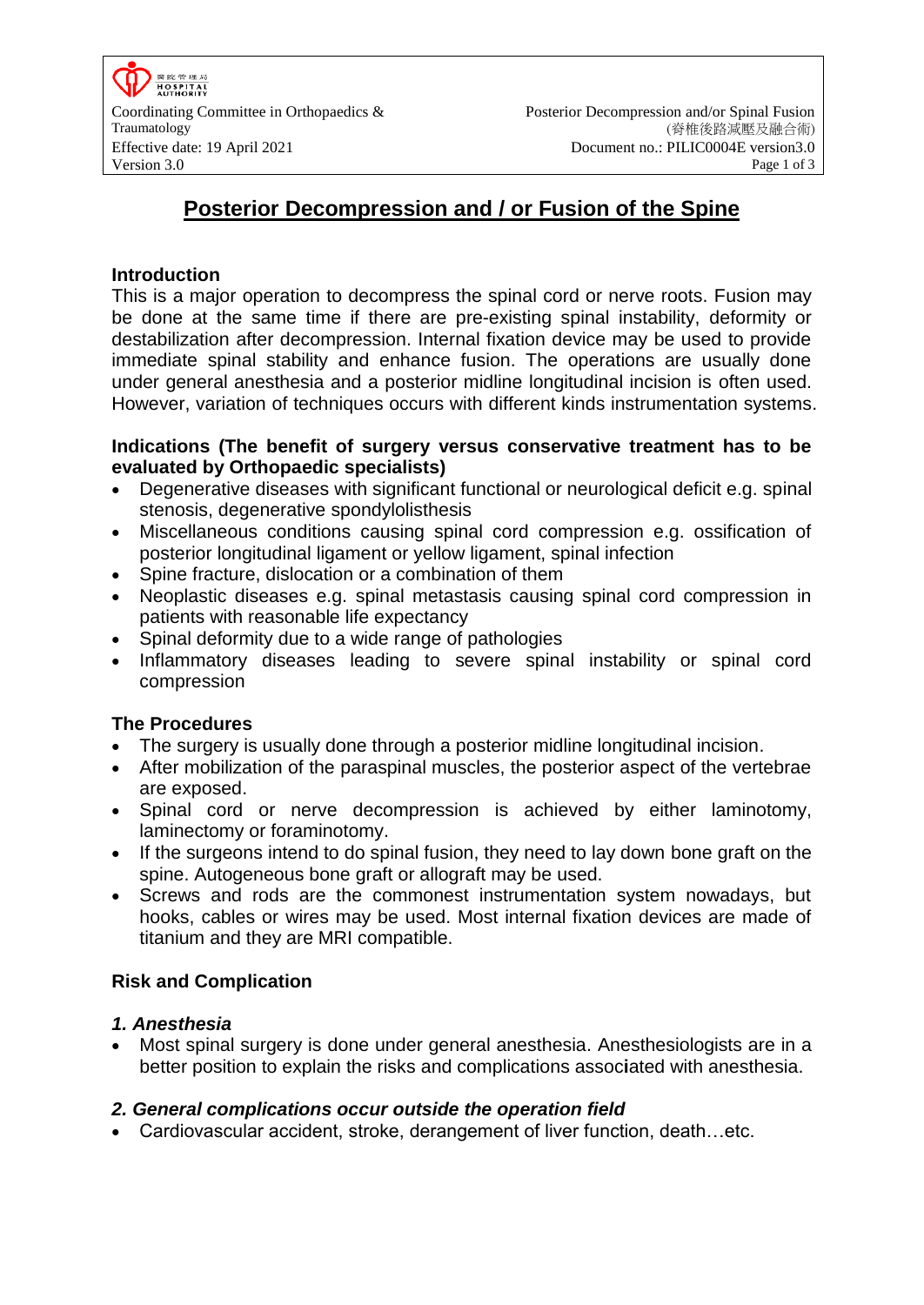零除管理局 **HOSPITAL**<br>AUTHORITY

## *3. Complications may occur at the surgical field*

- Postoperative wound infection
- Neurological deterioration. The most serious neurological complication is complete tetraplegia, paraplegia or cauda equine syndrome depending on the location of the operation. Patients may lose the ability to breathe if the complication occurs in the upper cervical spine. The motor, sensory, autonomic, urinary, bowel and sexual function may be affected.
- Excessive bleeding leading to shock or even death. Massive transfusion is also associated with complications.
- Dural tear with or without persistent leakage of cerebrospinal fluid
- Postoperative hematoma formation requiring drainage
- Delay wound healing
- Prominence of the internal fixation device
- Malposition of the internal fixation device
- Delayed spinal fusion or nonunion. This may lead to the loosening of the internal fixation device.
- Hypertrophic scar
- If autogenous bone grafting is necessary, donor site may have prolonged or persistent pain, infection or hematoma formation.
- Spinal decompression alone may lead to subsequent spinal instability.

## **Before the Procedure**

- Optimization of pre-existing medical conditions, e.g. heart disease, hypertension, diabetes mellitus, anaemia, asthma, etc.
- Measurement of external supportive device for spine immobilization after surgery e.g. neck collar, thoracolumbosacral orthosis
- Blood tests and x-rays of the appropriate regions
- No food and drain at least 6 hours prior to the surgery
- Cleaning of the operative site. Shaving of hair may be needed.

## **After the Procedure**

- Diet is normally not allowed immediately after surgery.
- Analgesics will be prescribed for pain control and facilitation of rehabilitation.
- Urinary catheter may be inserted for accurate assessment of body fluid balance.
- Early mobilization is encouraged as soon as possible.
- Cough and breathing exercise reduces respiratory complication.
- Intravenous fluid replacement or blood transfusion may be necessary.

## **Possible Additional Procedure**

- Additional instrumentation and fusion may be necessary as judged by the surgeons intraoperatively.
- Additional surgical procedures may be necessary to tackle complications, e.g. debridement in case of deep wound infection, evacuation of hematoma, reposition of implants …etc.